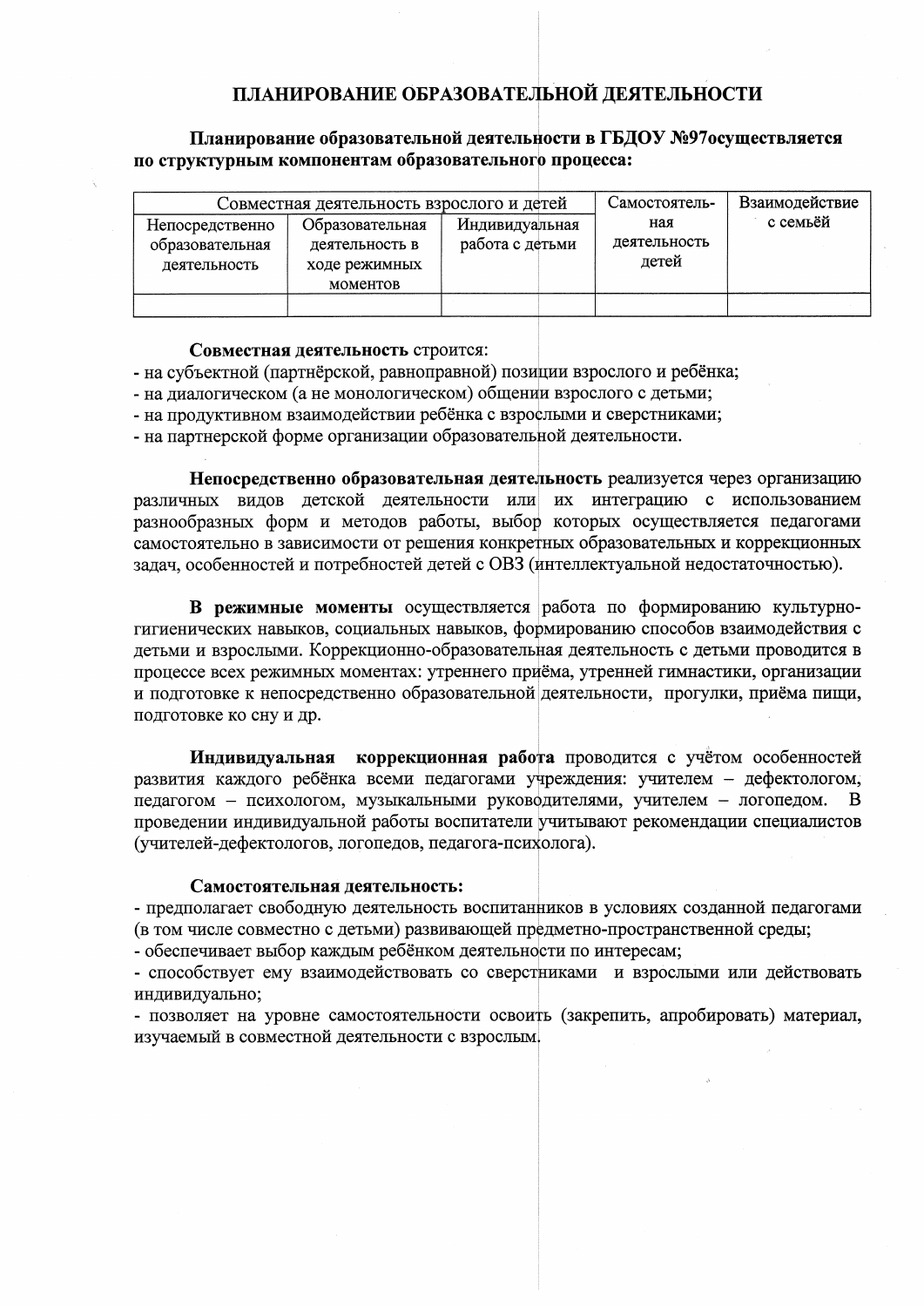# Примерный вариант тематического планирования<br>ГБДОУ детский сад № 97 компенсирующего вида Фрунзенского района Санкт-Петербурга

| Месяц    | неделя                  | 1 этап                                | 2 этап                                | 3 этап                   |
|----------|-------------------------|---------------------------------------|---------------------------------------|--------------------------|
|          |                         |                                       |                                       |                          |
|          | $\mathbf{1}$            | Психолого-педагогическое              | Психолого-педагогическое обследование | Психолого-педагогическое |
|          | $\overline{2}$          | обследование детей                    | детей специалистами                   | обследование детей       |
|          |                         | специалистами                         |                                       |                          |
|          | $\overline{\mathbf{3}}$ | Игрушки, песенки и потешки по         | Я и мое имя                           | Я - личность             |
| Сентябрь |                         | формированию представлений о себе     |                                       |                          |
|          | 4                       | Игра с куклой                         | Я и мое тело                          | Овощи, фрукты            |
|          |                         |                                       | Части тела и их назначение            |                          |
|          | $\mathbf{1}$            | Овощи. Сказка «Репка», форма шарик,   | Фрукты                                | Сад, огород              |
|          |                         | кубик                                 |                                       |                          |
| Октябрь  | $\mathbf{2}$            |                                       | Овощи                                 | Деревья                  |
|          | 3                       | Фрукты. Сказка «Репка», игры с песком | Деревья, осенний сад                  | Ягоды, грибы             |
|          | 4                       | и водой                               | Ягоды, грибы, лес осенью              | Золотая осень            |
|          | $\mathbf{1}$            | Наши игрушки, игры с куклой,          | Домашние животные                     | Поздняя осень            |
|          |                         | сенсорное развитие: «Чудесный         | Поздняя осень                         | Труд людей осенью        |
|          |                         | мешочек»                              | Труд людей осенью                     |                          |
| Ноябрь   | $\overline{2}$          | Наши игрушки, игры с куклой, мебель   | Дикие животные                        | Домашние животные        |
|          |                         | для куклы                             |                                       |                          |
|          | 3                       | Я и моя семья, игры с куклой          | Домашние птицы                        | Подготовка к зиме        |
|          | 4                       | Игры с песком и водой                 |                                       |                          |
|          | $\mathbf{1}$            | Одежда, сенсорное развитие (величина, | Одежда                                | Дикие животные           |
|          |                         | форма), песенки и потешки, игры с     | Признаки зимы                         |                          |
|          |                         | куклой                                |                                       |                          |
|          | $\overline{2}$          | Наша одежда, сенсорное развитие       |                                       | Посуда                   |
| Декабрь  |                         | (величина, форма), игры с куклой      |                                       |                          |
|          | 3                       | Новый год сенсорное развитие          | Обувь                                 | Новый год                |
|          |                         | (величина, форма), песенки и потешки, | Новый год                             |                          |
|          | 4                       | обыгрывание игрушек и на              |                                       | Я и моя семья            |
|          |                         | кавролинографе                        |                                       |                          |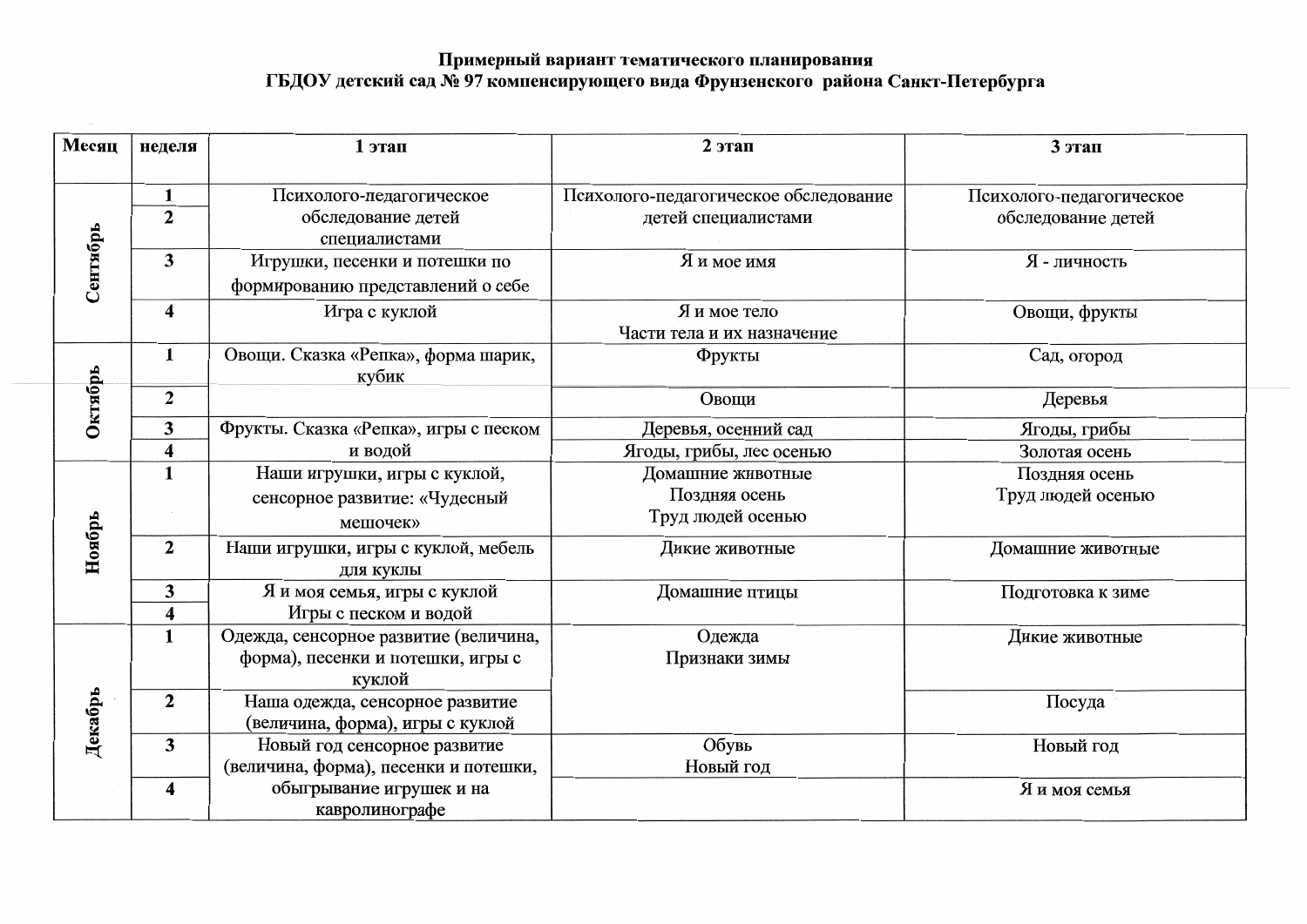|         | $\mathbf{1}$                            | Домашние животные                  | Мебель            | Домашние птицы, птенцы |
|---------|-----------------------------------------|------------------------------------|-------------------|------------------------|
| Январь  |                                         |                                    |                   |                        |
|         | $\boldsymbol{2}$                        |                                    | Минералы          | Труд людей зимой       |
|         | $\overline{\mathbf{3}}$                 | Наша одежда, сенсорное развитие    | Зимние забавы     | Зимующие птицы         |
|         | $\overline{\mathbf{4}}$                 | (величина, форма), игры с куклой   |                   | Одежда, обувь          |
|         | $\mathbf{1}$                            | Дикие животные                     | Мужские профессии | Мебель                 |
|         |                                         |                                    | Зимние забавы     | Я и моя комната        |
|         | $\mathbf{2}$                            |                                    |                   | Животные жарких стран  |
| Февраль | $\overline{\mathbf{3}}$                 | Зимние забавы                      |                   |                        |
|         | $\overline{4}$                          |                                    | Мужские профессии | Мамин праздник         |
|         |                                         |                                    | 23 февраля        | Профессии              |
|         | $\mathbf{1}$                            | Семья                              | Женские профессии | Признаки весны         |
|         |                                         | Мамин праздник                     | Мамин праздник    | Птицы                  |
| Март    | $\mathbf{2}$                            | Посуда                             | Женские профессии |                        |
|         | $\overline{\mathbf{3}}$                 | Признаки весны                     | Посуда            | Рыбы                   |
|         | $\overline{\mathbf{4}}$                 | Домашние птицы                     |                   |                        |
|         | $\mathbf{1}$                            | Я и мое тело                       | Наш дом           | Космос                 |
|         |                                         | Игры, песенки и потешки о явлениях | Наша улица        |                        |
|         | $\mathbf{2}$                            | природы, речь с движениями: «Дует  | Космос            | Наш дом                |
|         |                                         | ветер мне в лицо», «Солнышко,      |                   |                        |
| Апрель  |                                         | солнышко»                          |                   |                        |
|         | 3                                       | Транспорт                          | Транспорт         | Наша улица             |
|         | $\overline{\mathbf{4}}$                 |                                    | ПДД               | Транспорт              |
|         |                                         |                                    |                   | ПДД                    |
|         | $\mathbf{1}$                            | Цветы                              | Наш город         | Насекомые              |
|         | $\overline{2}$                          |                                    | День Победы       | Земноводные            |
| Maň     |                                         | Насекомые                          | Цветы             |                        |
|         | $\mathbf{3}$<br>$\overline{\mathbf{4}}$ |                                    | Кусты             | Цветы                  |
|         |                                         |                                    | Труд людей весной | Труд людей весной      |
|         |                                         |                                    |                   |                        |
|         | $\mathbf{1}$                            | Птицы                              | Лето              | Лето                   |
|         | $\mathbf{2}$                            | Игры с природным материалом        | Насекомые         | Явления природы        |
| Июнь    | $\mathbf{3}$                            |                                    | Явления природы   |                        |
|         | 4                                       |                                    |                   |                        |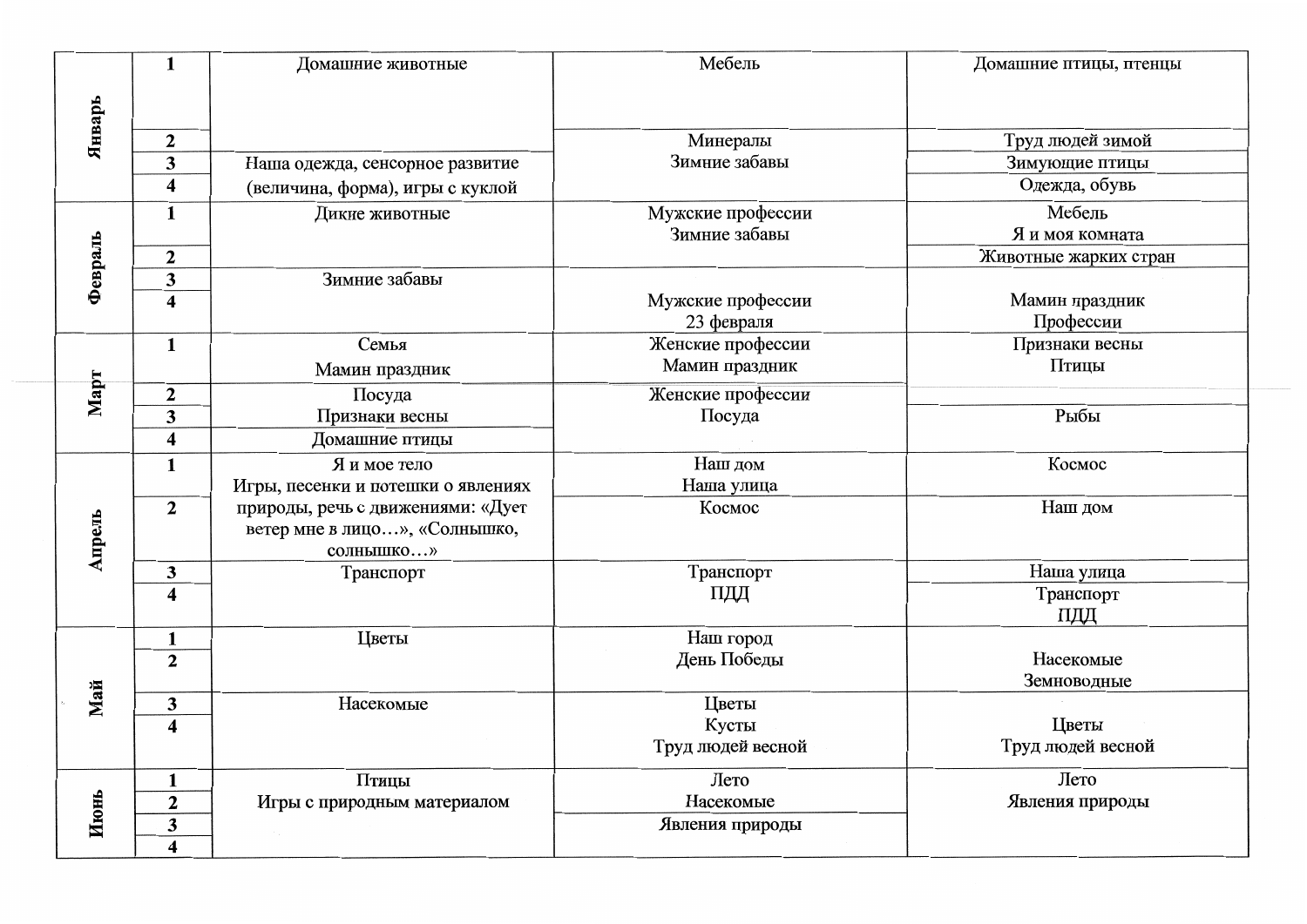Перспективное планирование коррекционно-воспитательной работы с воспитанниками по основным видам деятельности

 $\mathbf{B}$ 20 года Материалы и оборудование Виды деятельности Содержание Дополнения и изменения Игровая Все виды игр: игры с природным и бросовым материалом, игры с Атрибуты для всех видов На перспективу бытовыми предметами-орудиями, игры с образными игрушками, создание игр коррекционноигровой ситуации в режимных моментах по формированию основ безопасности и т.д. воспитательной Двигательная Подвижные игры и игровые упражнения на овладение основными Атрибуты для  $\mathbf{H}$ игр работы, что движениями, на развитие общей и мелкой моторики, спортивные игры и игровых упражнений на двигательное развитие. необходимо упражнения, подготовка и участие в спортивных праздниках и развлечениях, индивидуальная коррекционная работа по двигательному лополнить  $\bf{B}$ развитию в спортивном уголке в режиме дня, на прогулке, гимнастика содержании, утренняя и после сна и т.д. Коммуникативная Беседа, ситуативный разговор, составление и отгадывание загадок. и т. д. Игрушки, картины, оборудовании иллюстрации, плоскостные фигурки. или изменить Трудовая Оборудование в Трудовые поручения, совместная деятельность в уходе за растениями, сервировке стола, хозяйственно-бытовой труд, труд в природе, упражнения соответствии с видом и игры на узнавание, показ и называние детьми трудовых действий, трудовой деятельности самообслуживание. Познавательно-Наблюдение, экскурсии, экспериментирование, моделирование, реализация Игры, игрушки, макеты проекта, увлечения, решение проблемных ситуаций, мини-музеи, исследовательская организация совместного выполнения театрализованных действий и т.д., Музыкально-Игры с музыкальными игрушками и инструментами, использование Содержание музыкального музыкальных произведений в режиме дня и на занятиях продуктивной центра художественная деятельности, в играх и т.д. Изобразительные игры, организация выставок, изготовление поделок и Продуктивная Варианты игр коллективных работ в совместной деятельности и т.д. Подборка художественной Художественные произведения для чтения, рассказывания, разучивания Чтение стихотворений, малые формы фольклора (песенки и потещки), литературы рассматривание иллюстраций. Сотрудничество с Все мероприятия в соответствии с перспективным планом на год, подробно Планы мероприятий, расписать подготовительную работу к каждому мероприятию. сообщения, конспекты, семьей

презентации и т.д.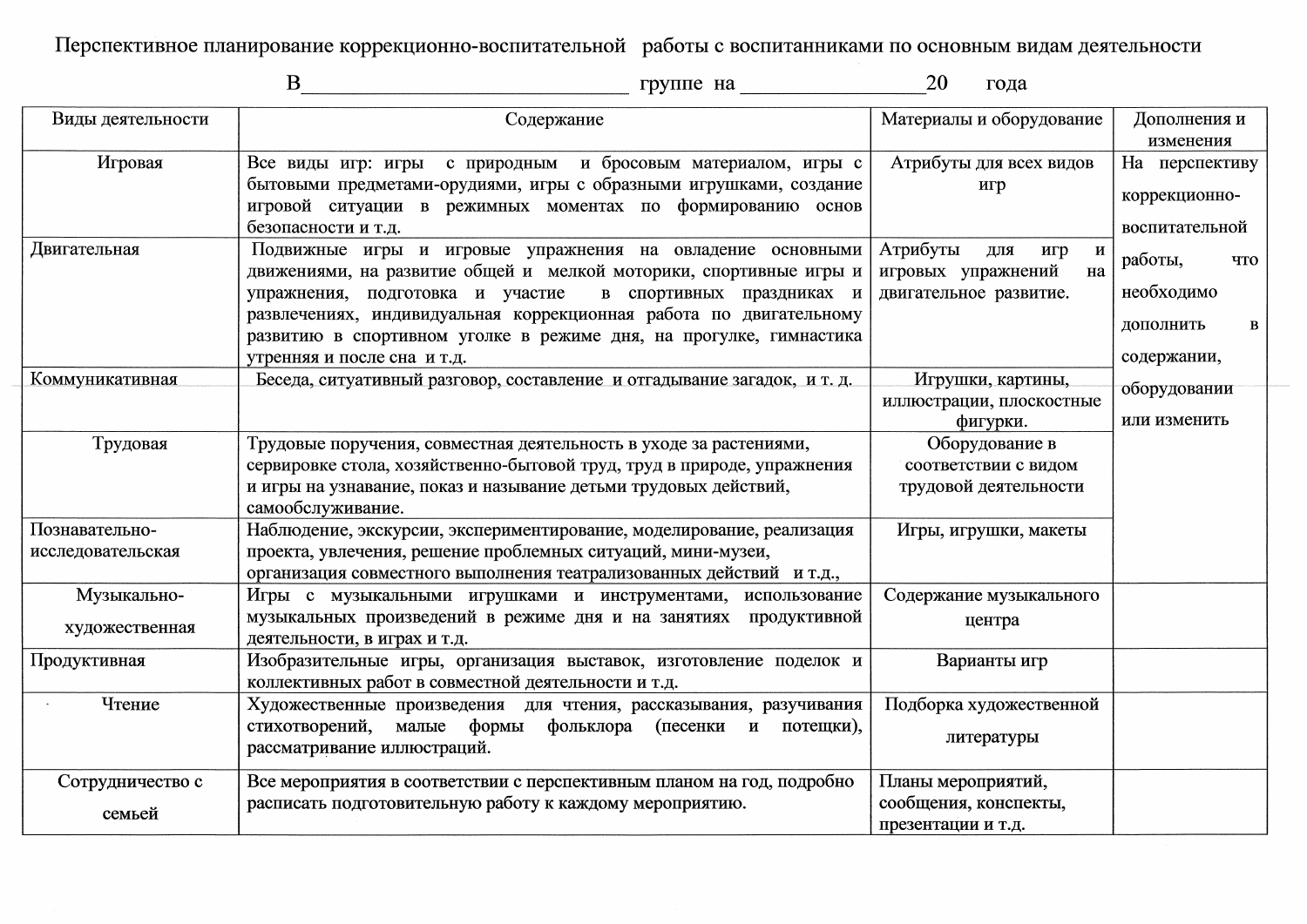### План - программа индивидуальной коррекционно-развивающей работы на месяц

 $20$ года

| И. Ф.     | Игровая    | Двига                      | Коммуникатив            | трудовая                   | Познавательно-               | Продуктивная | Музыкально-    | Чтение       |
|-----------|------------|----------------------------|-------------------------|----------------------------|------------------------------|--------------|----------------|--------------|
| ребенка   |            | тельная                    | ная                     |                            | исследовательская            |              | художественная |              |
| Костя Ш.  | ı.         | Игры<br>на                 | Развитие<br><b>BCCX</b> | Формирован                 | Ознакомление<br>$\mathbf{c}$ | Сенсорное    | Развитие       | Перечень     |
|           | 2.         | развитие                   | компонентов             | ие                         | предметным<br>миром,         | развитие     | детского       | художественн |
|           | 3. и т. д. | моторики,                  | устной<br>речи          | представлени               | конструктивная               |              | творчества     | ЫX           |
|           |            | подвижные                  | детей                   | й<br>$\mathbf{O}$<br>труде | ФЭМП,<br>деятельность,       |              |                | произведений |
|           |            | игры, речь<br>$\mathbf{c}$ |                         | взрослых, его              | формирование целостной       |              |                |              |
|           |            | движением и т.             |                         | роли                       | мира,<br>картины             |              |                |              |
|           |            | Д.                         |                         | обществе<br>И              | расширение<br>кругозора      |              |                |              |
|           |            |                            |                         | жизни                      | детей.                       |              |                |              |
|           |            |                            |                         | каждого                    |                              |              |                |              |
|           |            |                            |                         | человека.                  |                              |              |                |              |
| Сережа П. |            |                            | Составление             |                            |                              |              | Импровизация,  |              |
|           | Все виды   |                            | рассказа,               |                            |                              |              | театрализованн |              |
| Все дети  | игр        |                            | лит.<br>пересказ        |                            |                              |              | ые игры и т.д. |              |
| по        |            |                            | текста,                 |                            |                              |              |                |              |
| списку    |            |                            | закрепление             |                            |                              |              |                |              |
|           |            |                            | стихотворения,          |                            |                              |              |                |              |
|           |            |                            | серии                   |                            |                              |              |                |              |
|           |            |                            | сюжетных                |                            |                              |              |                |              |
|           |            |                            | картинок и т. д.        |                            |                              |              |                |              |

Все виды деятельности планируются по степени усложнения.

 $\sim 10^{-11}$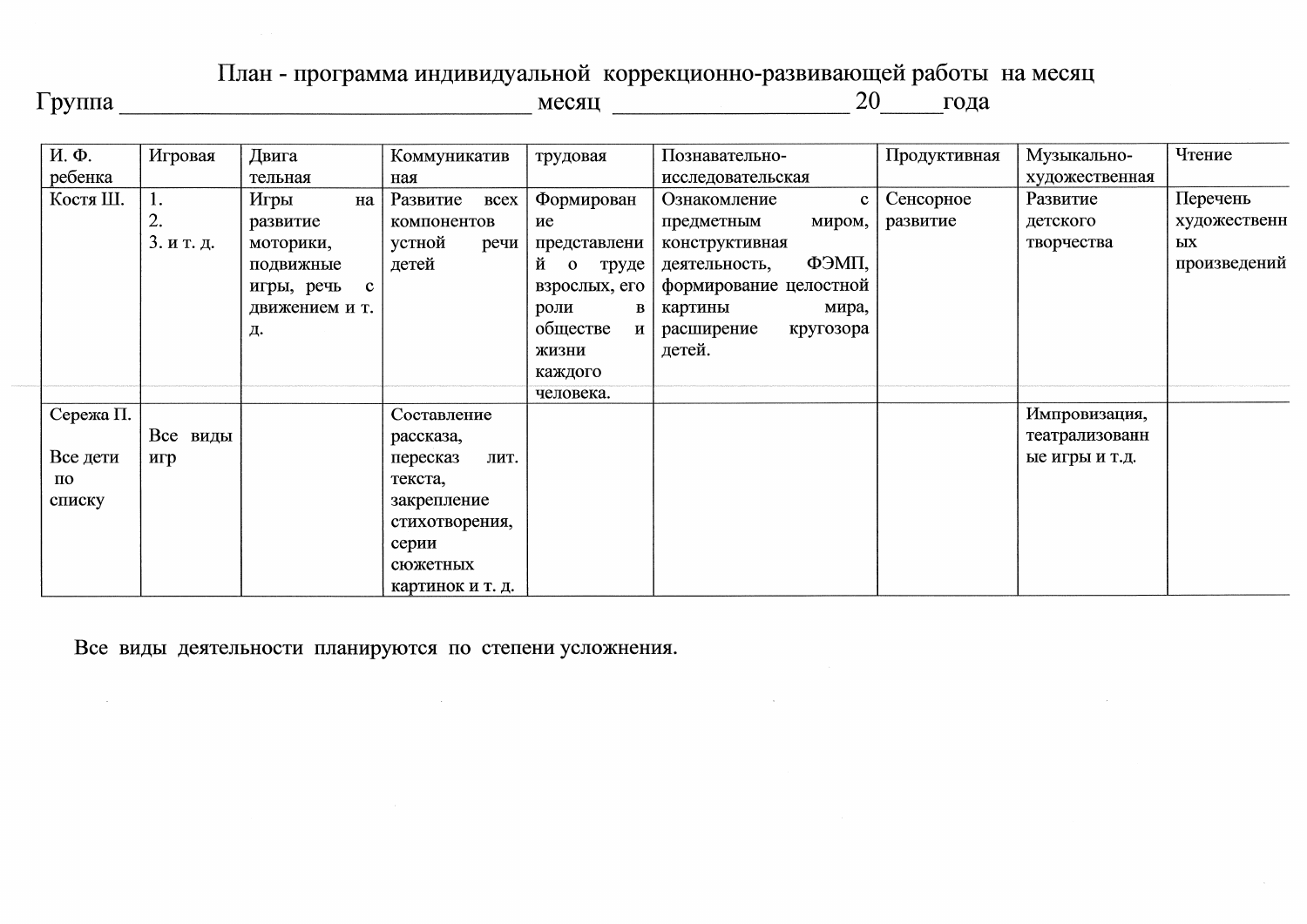### Планирование коррекционно-образовательной деятельности (учителя - дефектологи)

| Дни недели  | Содержание                                                      | Цель, задачи и содержание коррекционно - образовательной деятельности. |             |  |  |
|-------------|-----------------------------------------------------------------|------------------------------------------------------------------------|-------------|--|--|
|             | непосредственно<br>образовательной<br>деятельности<br>(занятия) | подгруппа                                                              | 2 подгруппа |  |  |
| Понедельник | Тема, структура<br>занятия                                      |                                                                        |             |  |  |
| Вторник     |                                                                 |                                                                        |             |  |  |

Планирование коррекционно-образовательной деятельности в группе кратковременного пребывания

На месяц 20

| Дни недели  | . Содержание<br>непосредственно                                                     | Цели<br>задачи | И |        |             |         |         |      |
|-------------|-------------------------------------------------------------------------------------|----------------|---|--------|-------------|---------|---------|------|
|             | - образовательной<br>деятельности                                                   |                |   | Максим | Имя ребенка | Cama O. | Петя К. | Лера |
| Понедельник | Образовательные<br>области.<br>Виды<br>деятельности.<br>Тема, структура<br>занятия. |                |   |        |             |         |         |      |
| Вторник     |                                                                                     |                |   |        |             |         |         |      |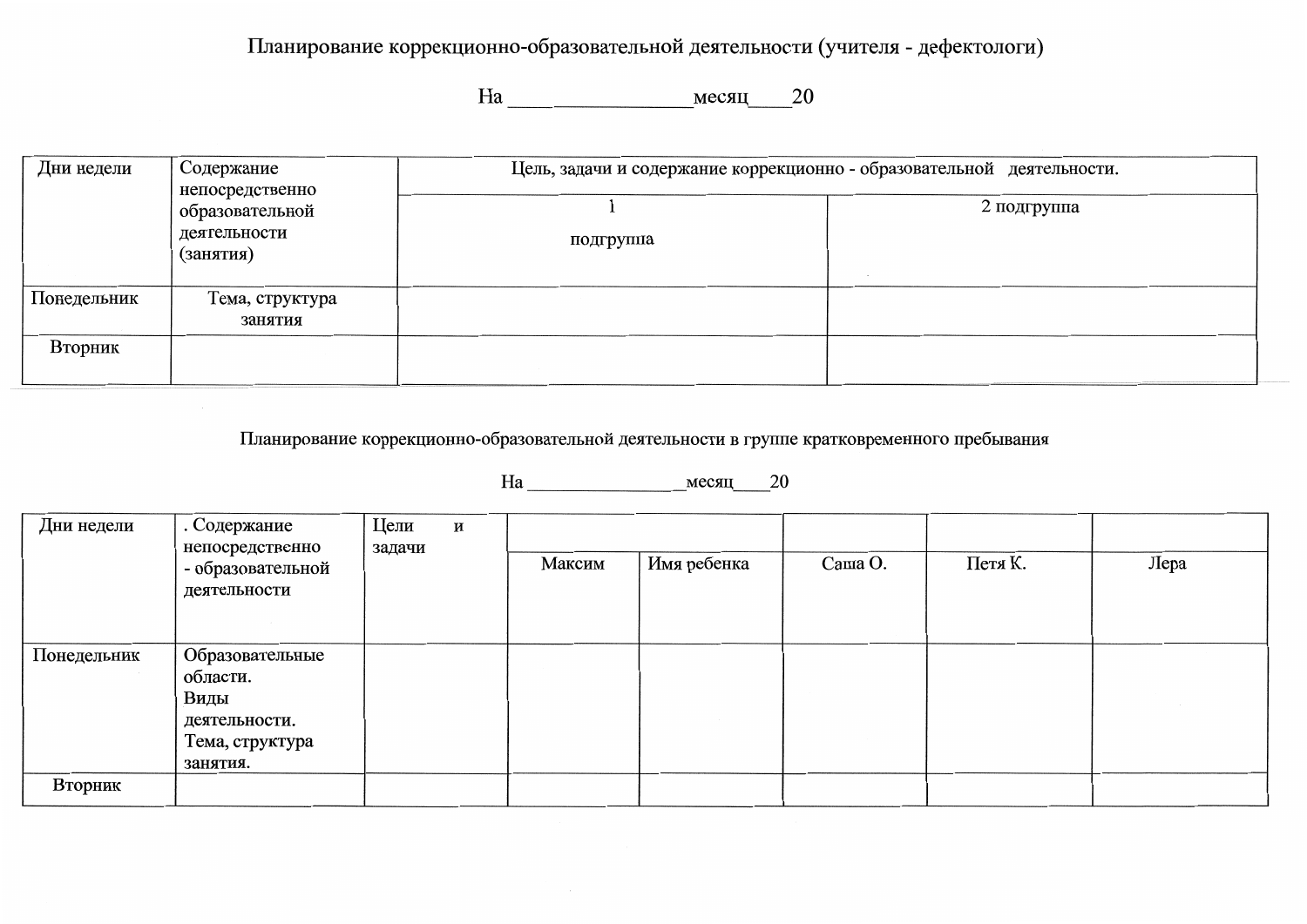### ПЛАНИРОВАНИЕ ВОСПИТАТЕЛИ

## Планирование коррекционно-образовательной деятельности

| Дни         | отрезо       | НОД                                 | Прогулка                    | Совместная и самостоятельная          | Индивидуальная                        |
|-------------|--------------|-------------------------------------|-----------------------------|---------------------------------------|---------------------------------------|
| недели      | К            |                                     |                             | деятельность                          | коррекционная                         |
|             | времен       |                                     |                             |                                       | работа                                |
|             | и            |                                     |                             |                                       |                                       |
|             | <b>YTPO</b>  | Образовательная область.            | Наблюдение за живыми и      | Все виды игр: дидактические,          | Воспитание<br>культурно-              |
|             |              | Продуктивная<br>деятельность        | объектами,<br>неживыми      | подвижные,<br>сюжетно-ролевые,        | гигиенических навыков,                |
|             |              | Рисование:<br>программное<br>тема,  | деятельность,<br>трудовая   | театрализованные, строительные,       | поручения,<br>трудовые                |
|             |              | (образовательные,<br>содержание     | подвижные<br>игры,          | бросовым<br>природным<br>И<br>$\bf c$ | предварительная работа                |
|             |              | коррекционно-развивающие,           | индивидуальная              | материалом,<br>чтение                 | занятием,<br>перед                    |
|             |              | задачи),<br>воспитательные          | работа,<br>коррекционная    | художественной литературы<br>И        | индивидуальная                        |
|             |              | методические приемы, материал и     | совместная<br>деятельность, | Т.Д.                                  | коррекционная работа по               |
|             |              | оборудование, краткий ход занятия с | игры.                       |                                       | <b>BCCM</b><br>видам                  |
|             |              | последовательным указанием частей.  |                             |                                       | игры на<br>деятельности,              |
|             |              |                                     |                             |                                       | мелкой<br>развитие                    |
|             |              |                                     |                             |                                       | моторики и т.д.                       |
|             |              |                                     |                             | Рекомендации<br>учителя-              |                                       |
|             |              |                                     |                             | дефектолога<br>И<br>других            | Рекомендации учителя-                 |
| понедельник |              |                                     |                             | специалистов.                         | дефектолога и других<br>специалистов. |
|             | <b>BEYEP</b> |                                     | Наблюдение за живыми и      | ЛФК.<br>Bce<br>виды<br>игр:           | Рекомендации учителя -                |
|             |              | Физическое развитие                 | объектами,<br>неживыми      | дидактические,<br>подвижные,          | дефектолога                           |
|             |              |                                     | деятельность,<br>трудовая   | сюжетно-ролевые,                      |                                       |
|             |              |                                     | подвижные<br>игры,          | театрализованные, строительные,       |                                       |
|             |              |                                     | индивидуальная              | бросовым<br>природным<br>и<br>c       |                                       |
|             |              |                                     | работа,<br>коррекционная    | материалом,<br>чтение                 |                                       |
|             |              |                                     | деятельность,<br>совместная | художественной<br>литературы,         |                                       |
|             |              |                                     | игры.                       | художественно -<br>эстетическое       |                                       |
|             |              |                                     |                             | развитие                              |                                       |
|             |              |                                     |                             |                                       |                                       |
|             |              |                                     |                             |                                       |                                       |
|             |              |                                     |                             |                                       |                                       |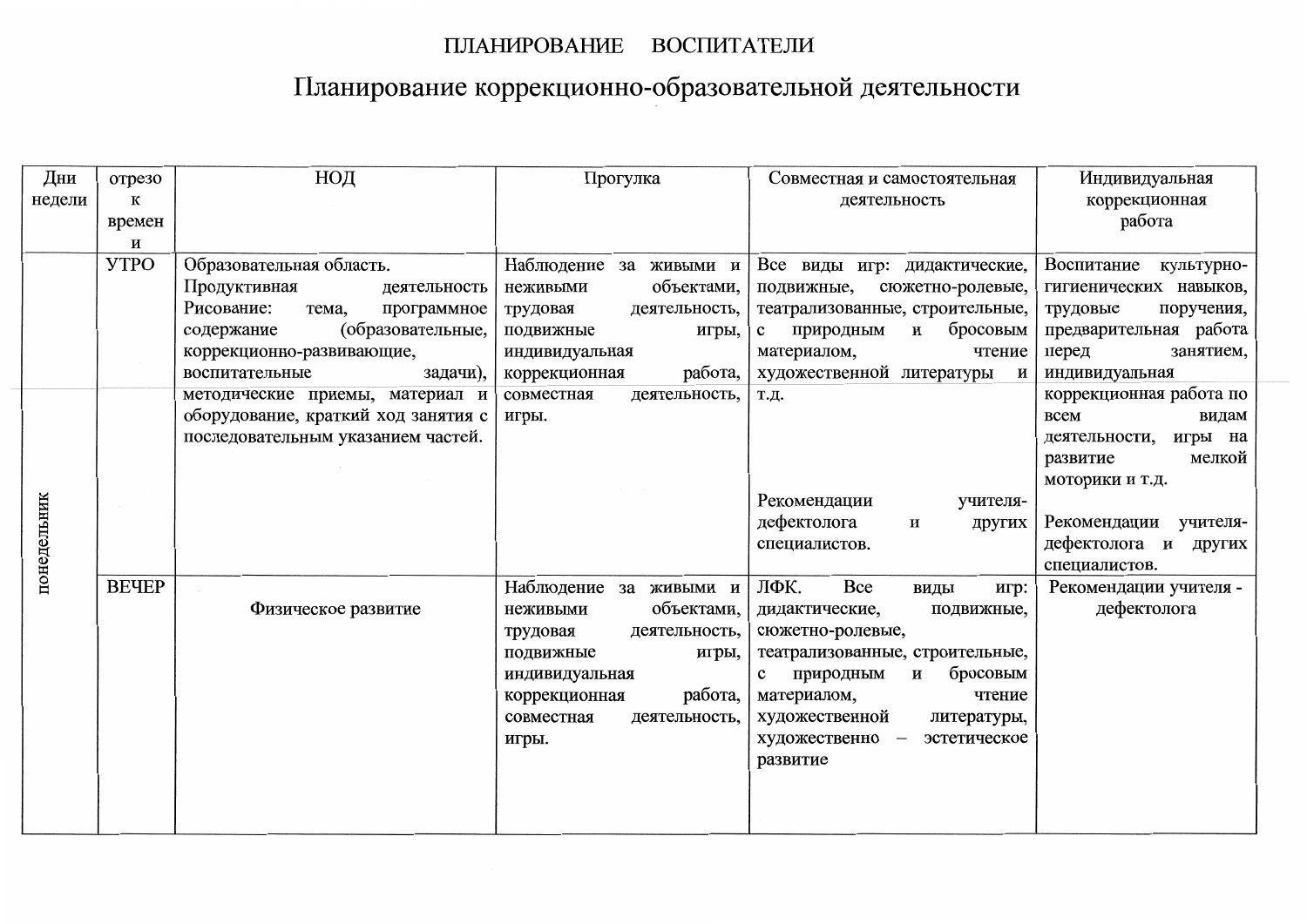### Планирование совместной и самостоятельной деятельности в режиме дня

| Вид деятельности детей                                             | Форма работы                                    | Примерное число повторений в неделю |  |
|--------------------------------------------------------------------|-------------------------------------------------|-------------------------------------|--|
|                                                                    | Утро. Работа в группе.                          |                                     |  |
| Самообслуживание                                                   |                                                 | ежедневно                           |  |
| Утренняя гимнастика                                                |                                                 | ежедневно                           |  |
| Формирование культурно-гигиенических навыков                       | Фронтальная<br>микрогруппы                      | ежедневно                           |  |
| Дежурство в экологическом уголке, по столовой, на занятиях         | Индивидуальная,                                 | ежедневно                           |  |
| Трудовые поручения (хозяйственно-бытовой труд)                     |                                                 | ежедневно                           |  |
| Работа и наблюдения в уголке природы.                              |                                                 |                                     |  |
| Беседы, рассматривание картинок, наблюдения детское                | Фронтальная,                                    | 3                                   |  |
| экспериментирование, ручной труд.                                  | микрогруппы,<br>подгрупповая                    |                                     |  |
| Игры:                                                              |                                                 |                                     |  |
| коррекционно-оздоровительные                                       |                                                 | ежедневно                           |  |
| дидактические                                                      |                                                 | ежедневно                           |  |
| подвижные                                                          | Подгрупповая,<br>фронтальная,<br>индивидуальная | ежедневно                           |  |
| настольно-печатные                                                 |                                                 | ежедневно                           |  |
| коррекционно-развивающие                                           |                                                 | ежедневно                           |  |
| сюжетно-ролевые<br>٠                                               |                                                 | $1 - 2$                             |  |
| Самостоятельная игровая деятельность детей                         |                                                 | ежедневно                           |  |
|                                                                    | Утро. Прогулка.                                 |                                     |  |
| Наблюдение за природой, погодой, животными, деятельностью<br>людей | Фронтальная,<br>подгрупповая                    | ежедневно                           |  |
| Игры:                                                              |                                                 |                                     |  |
| сюжетно-ролевые                                                    |                                                 | 3                                   |  |
| коррекционно-развивающие                                           | Микрогруппы,                                    | ежедневно                           |  |
| дидактические                                                      | подгрупповая                                    | ежедневно                           |  |
| с природным материалом (с песком, водой, снегом)                   |                                                 | 2                                   |  |
| коррекционно-оздоровительные                                       | Фронтальная,                                    | $1 - 2$                             |  |
| подвижные                                                          | подгрупповая                                    | ежедневно                           |  |
| экспериментирование                                                | Микрогруппы,                                    | 1-2 раза                            |  |
| Труд детей в природе                                               | Индивидуальная,<br>микрогруппы                  | ежедневно                           |  |
| Самостоятельная игровая и двигательная деятельность детей          | Микрогруппы,<br>подгрупповая                    | ежедневно                           |  |